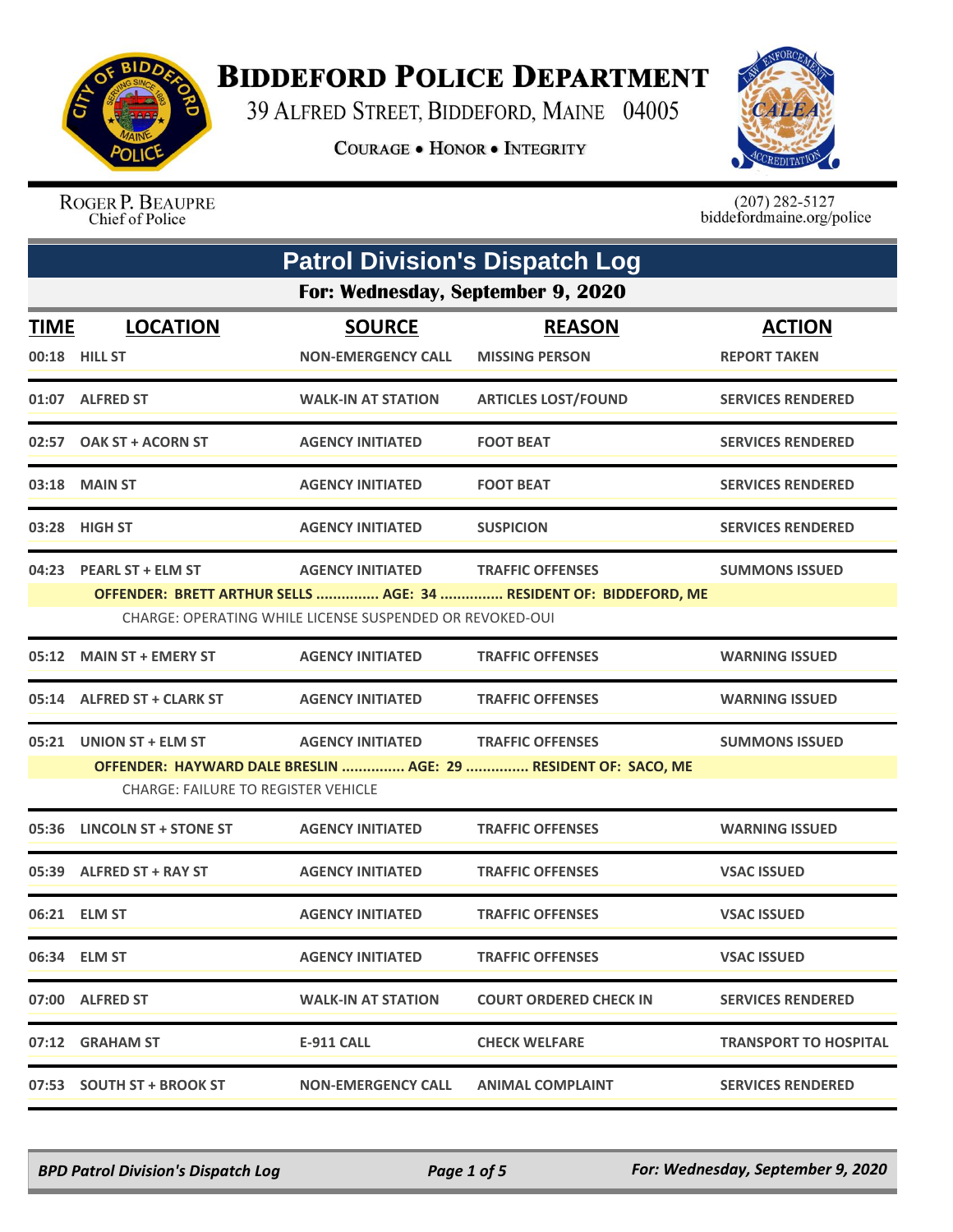| <b>TIME</b> | <b>LOCATION</b>         | <b>SOURCE</b>             | <b>REASON</b>                 | <b>ACTION</b>            |
|-------------|-------------------------|---------------------------|-------------------------------|--------------------------|
|             | 08:19 BEACON AVE        | <b>OTHER</b>              | <b>SCAM</b>                   | <b>REPORT TAKEN</b>      |
|             | 08:22 UNION ST          | <b>AGENCY INITIATED</b>   | <b>TRAFFIC OFFENSES</b>       | <b>VSAC ISSUED</b>       |
|             | 08:25 GRANITE ST        | <b>NON-EMERGENCY CALL</b> | <b>ARTICLES LOST/FOUND</b>    | <b>SERVICES RENDERED</b> |
|             | 08:32 MARION AVE        | <b>NON-EMERGENCY CALL</b> | <b>SUSPICION</b>              | <b>SERVICES RENDERED</b> |
|             | 08:46 ALFRED ST         | <b>AGENCY INITIATED</b>   | <b>TRAFFIC OFFENSES</b>       | <b>VSAC ISSUED</b>       |
|             | 08:46 POOL ST           | <b>RADIO</b>              | <b>BLASTING</b>               | <b>SERVICES RENDERED</b> |
|             | 09:03 ALFRED ST         | <b>AGENCY INITIATED</b>   | <b>TRAFFIC OFFENSES</b>       | <b>WARNING ISSUED</b>    |
|             | 09:15 ALFRED ST         | <b>AGENCY INITIATED</b>   | <b>TRAFFIC OFFENSES</b>       | <b>VSAC ISSUED</b>       |
|             | 09:36 ALFRED ST         | <b>NON-EMERGENCY CALL</b> | <b>COURT ORDERED CHECK IN</b> | <b>DISPATCH HANDLED</b>  |
|             | 09:37 MOUNTAIN RD       | <b>AGENCY INITIATED</b>   | <b>TRAFFIC OFFENSES</b>       | <b>VSAC ISSUED</b>       |
|             | 09:49 ALFRED ST         | <b>NON-EMERGENCY CALL</b> | <b>FRAUD / SCAM</b>           | <b>SERVICES RENDERED</b> |
|             | 09:50 SOUTH ST          | <b>WALK-IN AT STATION</b> | <b>FRAUD / SCAM</b>           | <b>REPORT TAKEN</b>      |
|             | 09:55 MOUNTAIN RD       | <b>AGENCY INITIATED</b>   | <b>ROAD HAZARD</b>            | <b>SERVICES RENDERED</b> |
|             | 09:58 SULLIVAN ST       | <b>NON-EMERGENCY CALL</b> | <b>CODES ENFORCEMENT</b>      | <b>DISPATCH HANDLED</b>  |
|             | 10:02 BIRCH ST          | <b>NON-EMERGENCY CALL</b> | <b>CRIMINAL MISCHIEF</b>      | <b>REPORT TAKEN</b>      |
|             | 10:05 PRECOURT ST       | <b>AGENCY INITIATED</b>   | <b>TRAFFIC OFFENSES</b>       | <b>VSAC ISSUED</b>       |
|             | 10:09 FALL ST           | <b>NON-EMERGENCY CALL</b> | <b>PARKING COMPLAINT</b>      | <b>NO VIOLATION</b>      |
|             | 10:11 POOL ST + FOSS ST | <b>NON-EMERGENCY CALL</b> | <b>DISABLED VEHICLE</b>       | <b>VEHICLE TOWED</b>     |
|             | 10:14 MASON ST          | <b>NON-EMERGENCY CALL</b> | <b>PARKING COMPLAINT</b>      | <b>SERVICES RENDERED</b> |
|             | 10:17 PROSPECT ST       | <b>NON-EMERGENCY CALL</b> | <b>CHECK WELFARE</b>          | <b>SERVICES RENDERED</b> |
|             | 10:22 PEARL ST          | <b>NON-EMERGENCY CALL</b> | <b>ARTICLES LOST/FOUND</b>    | <b>SERVICES RENDERED</b> |
|             | 10:27 HILL ST           | <b>NON-EMERGENCY CALL</b> | <b>DISTURBANCE / NOISE</b>    | <b>SERVICES RENDERED</b> |
|             | 10:31 ALFRED ST         | <b>AGENCY INITIATED</b>   | <b>ANIMAL COMPLAINT</b>       | <b>SERVICES RENDERED</b> |
|             | 10:38 ANGEL LN          | <b>AGENCY INITIATED</b>   | <b>ANIMAL COMPLAINT</b>       | <b>SERVICES RENDERED</b> |
|             | 10:49 ALFRED ST         | <b>AGENCY INITIATED</b>   | <b>DRUG BOX</b>               | <b>SERVICES RENDERED</b> |

*BPD Patrol Division's Dispatch Log Page 2 of 5 For: Wednesday, September 9, 2020*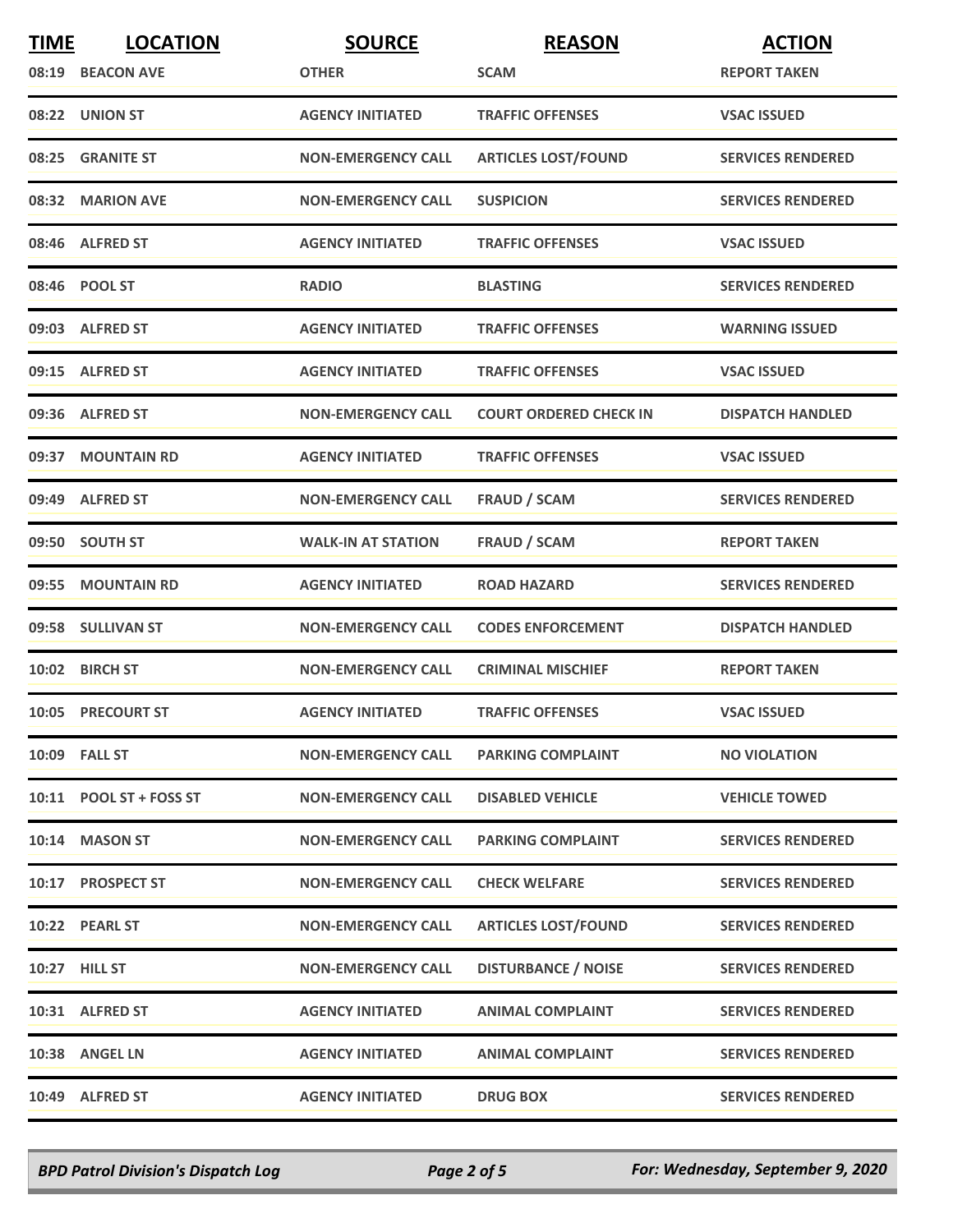| <b>TIME</b> | <b>LOCATION</b>                                                      | <b>SOURCE</b>             | <b>REASON</b>                                                      | <b>ACTION</b>             |
|-------------|----------------------------------------------------------------------|---------------------------|--------------------------------------------------------------------|---------------------------|
|             | 11:10 WEST ST + EVANTHIA DR                                          | <b>AGENCY INITIATED</b>   | <b>ANIMAL COMPLAINT</b>                                            | <b>SERVICES RENDERED</b>  |
|             | 11:17 GLENVIEW DR                                                    | <b>WALK-IN AT STATION</b> | HARASSMENT/STALKING                                                | <b>SERVICES RENDERED</b>  |
|             | 11:31 PEARL ST                                                       | <b>NON-EMERGENCY CALL</b> | <b>PARKING COMPLAINT</b>                                           | <b>SERVICES RENDERED</b>  |
|             | 12:18 ELM ST                                                         | <b>AGENCY INITIATED</b>   | <b>TRAFFIC OFFENSES</b>                                            | <b>WARNING ISSUED</b>     |
|             | 12:39 ADAMS ST                                                       | <b>E-911 CALL</b>         | <b>VIOL OF BAIL CONDITIONS</b>                                     | <b>ARREST(S) MADE</b>     |
|             | CHARGE: VIOLATING CONDITION OF RELEASE<br>CHARGE: AGGRAVATED ASSAULT |                           | OFFENDER: KYLE JOEL DESMARAIS  AGE: 39  RESIDENT OF: BIDDEFORD, ME |                           |
|             | 13:20 BIRCH ST                                                       | <b>WALK-IN AT STATION</b> | <b>HARASSMENT</b>                                                  | <b>SERVICES RENDERED</b>  |
|             | 13:22 HORRIGAN CT                                                    | <b>AGENCY INITIATED</b>   | <b>CODES ENFORCEMENT</b>                                           | <b>SERVICES RENDERED</b>  |
|             | 13:33 SACO FALLS WAY                                                 | <b>WALK-IN AT STATION</b> | <b>THEFT</b>                                                       | <b>CIVIL COMPLAINT</b>    |
|             | 13:46 BREAKWATER AVE                                                 | E-911 CALL                | 911 MISUSE                                                         | <b>DISPATCH HANDLED</b>   |
|             | 13:51 HILL ST                                                        | <b>NON-EMERGENCY CALL</b> | <b>ASSIST CITIZEN</b>                                              | <b>SERVICES RENDERED</b>  |
|             | <b>13:56 YORK ST</b>                                                 | <b>NON-EMERGENCY CALL</b> | <b>POLICE INFO</b>                                                 | <b>NO ACTION REQUIRED</b> |
|             | 14:12 GOVE ST                                                        | <b>E-911 CALL</b>         | <b>CIVIL COMPLAINT</b>                                             | <b>CIVIL COMPLAINT</b>    |
|             | 14:16 BIRCH ST                                                       | <b>AGENCY INITIATED</b>   | <b>ANIMAL COMPLAINT</b>                                            | <b>SERVICES RENDERED</b>  |
|             | 14:28 GRAHAM ST                                                      | <b>AGENCY INITIATED</b>   | <b>ANIMAL COMPLAINT</b>                                            | <b>SERVICES RENDERED</b>  |
|             | 15:15 ALFRED ST                                                      | <b>WALK-IN AT STATION</b> | <b>ARTICLES LOST/FOUND</b>                                         | <b>REMOVED HAZARD</b>     |
|             | 15:32 WESTFIELD ST                                                   | <b>NON-EMERGENCY CALL</b> | <b>CHECK WELFARE</b>                                               | <b>SERVICES RENDERED</b>  |
|             | 15:49 SUMMER ST                                                      | <b>WALK-IN AT STATION</b> | <b>THEFT</b>                                                       | <b>REPORT TAKEN</b>       |
|             | 16:06 PRECOURT ST + BAKERS WAY                                       | <b>AGENCY INITIATED</b>   | <b>DISABLED VEHICLE</b>                                            | <b>SERVICES RENDERED</b>  |
|             | 16:16 ALFRED ST                                                      | <b>WALK-IN AT STATION</b> | <b>PAPERWORK</b>                                                   | <b>DISPATCH HANDLED</b>   |
|             | 16:30 BARRA RD                                                       | <b>NON-EMERGENCY CALL</b> | ATTEMPTED/THREATENED SUICIDE NO VIOLATION                          |                           |
|             | 16:31 PROSPECT ST + WINTER ST                                        | <b>NON-EMERGENCY CALL</b> | <b>TRAFFIC COMPLAINTS</b>                                          | <b>SERVICES RENDERED</b>  |
|             | 16:40 ALFRED ST                                                      | <b>AGENCY INITIATED</b>   | <b>TRAFFIC OFFENSES</b>                                            | <b>WARNING ISSUED</b>     |
|             | 16:48 SOUTH ST                                                       | <b>NON-EMERGENCY CALL</b> | <b>CHECK WELFARE</b>                                               | <b>NO ACTION REQUIRED</b> |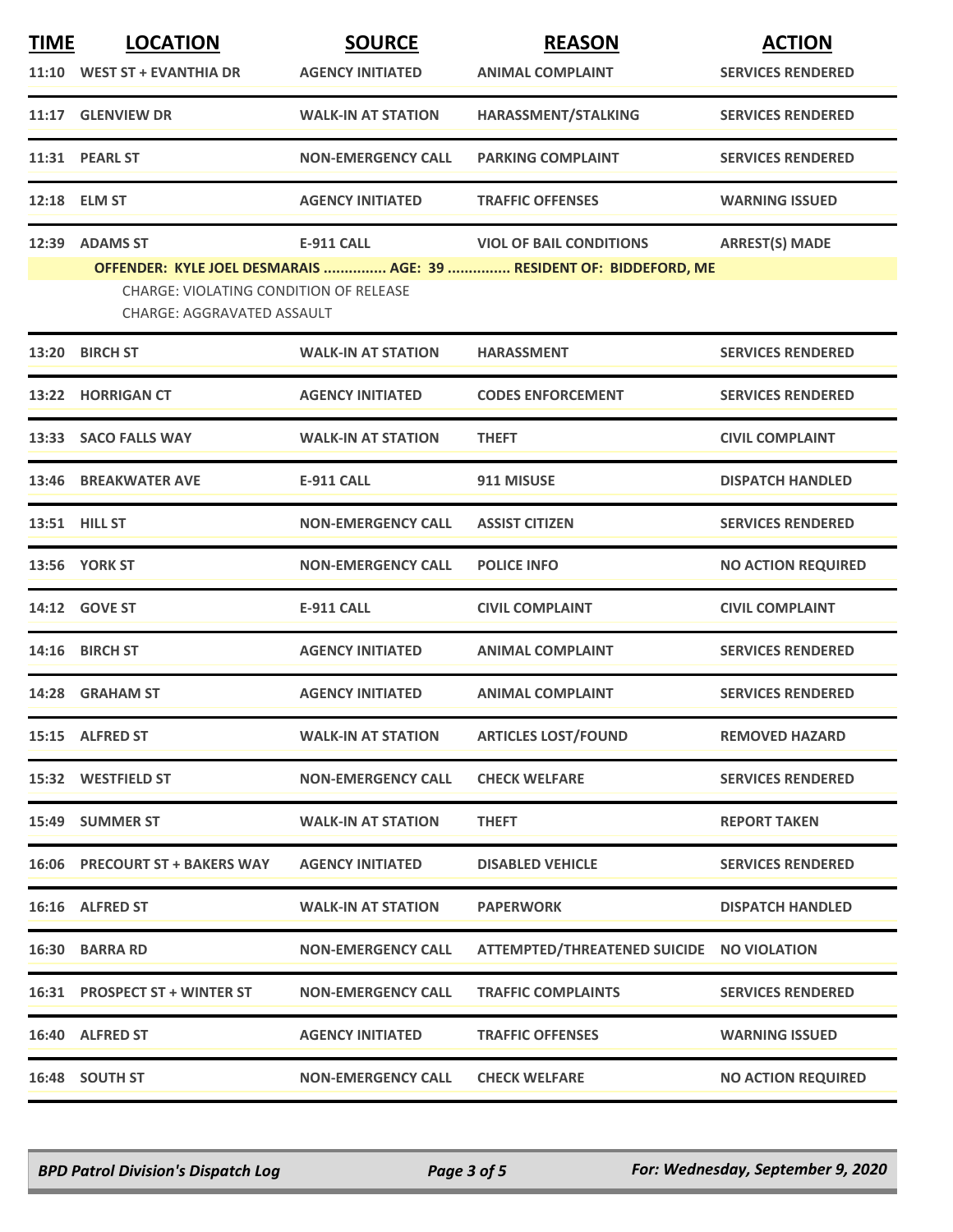| <b>TIME</b> | <b>LOCATION</b>                | <b>SOURCE</b>             | <b>REASON</b>                   | <b>ACTION</b>                |
|-------------|--------------------------------|---------------------------|---------------------------------|------------------------------|
|             | 16:58 WEST ST + GUINEA RD      | <b>NON-EMERGENCY CALL</b> | <b>SUSPICION</b>                | <b>SERVICES RENDERED</b>     |
|             | 17:25 PROSPECT ST + WINTER ST  | <b>AGENCY INITIATED</b>   | <b>TRAFFIC DETAIL</b>           | <b>NO VIOLATION</b>          |
|             | 18:11 ALFRED ST + DENTAL AVE   | <b>AGENCY INITIATED</b>   | <b>TRAFFIC OFFENSES</b>         | <b>WARNING ISSUED</b>        |
|             | 18:18 CHANNEL COVE LN          | <b>E-911 CALL</b>         | <b>MENTAL ILLNESS CASES</b>     | <b>REPORT TAKEN</b>          |
|             | <b>18:23 FALL ST</b>           | <b>NON-EMERGENCY CALL</b> | <b>SUSPICION</b>                | <b>DISPATCH HANDLED</b>      |
|             | 18:31 BOULDER WAY              | <b>AGENCY INITIATED</b>   | <b>THEFT</b>                    | <b>REPORT TAKEN</b>          |
|             | 18:33 GRANITE ST + SHELTRA AVE | <b>AGENCY INITIATED</b>   | <b>TRAFFIC OFFENSES</b>         | <b>WARNING ISSUED</b>        |
|             | 18:33 SULLIVAN ST              | <b>E-911 CALL</b>         | <b>ARTICLES LOST/FOUND</b>      | <b>REPORT TAKEN</b>          |
|             | 18:42 LESTER B ORCUTT BLVD     | <b>AGENCY INITIATED</b>   | <b>ALARM - RESIDENTIAL FIRE</b> | <b>SERVICES RENDERED</b>     |
|             | 18:53 ALFRED ST                | <b>WALK-IN AT STATION</b> | <b>CHECK WELFARE</b>            | <b>SERVICES RENDERED</b>     |
|             | 19:26 WENTWORTH CT             | <b>E-911 CALL</b>         | 911 MISUSE                      | <b>DISPATCH HANDLED</b>      |
|             | 19:38 WEST ST + GRAHAM ST      | <b>AGENCY INITIATED</b>   | <b>TRAFFIC OFFENSES</b>         | <b>WARNING ISSUED</b>        |
|             | 19:45 ALFRED ST                | <b>AGENCY INITIATED</b>   | <b>TRAFFIC OFFENSES</b>         | <b>WARNING ISSUED</b>        |
|             | 19:56 ALFRED ST                | <b>NON-EMERGENCY CALL</b> | <b>COURT ORDERED CHECK IN</b>   | <b>NO VIOLATION</b>          |
|             | 20:03 ELM ST                   | <b>AGENCY INITIATED</b>   | <b>PAPERWORK</b>                | <b>PAPERWORK NOT SERVED</b>  |
|             | 20:18 PROSPECT ST              | <b>NON-EMERGENCY CALL</b> | <b>HARASSMENT</b>               | <b>NO VIOLATION</b>          |
|             | 20:21 JEFFERSON ST             | <b>AGENCY INITIATED</b>   | <b>PAPERWORK</b>                | <b>PAPERWORK NOT SERVED</b>  |
|             | <b>20:36 WENTWORTH ST</b>      | <b>WALK-IN AT STATION</b> | <b>CIVIL COMPLAINT</b>          | <b>CIVIL COMPLAINT</b>       |
|             | 20:37 MASON ST                 | <b>E-911 CALL</b>         | 911 MISUSE                      | <b>DISPATCH HANDLED</b>      |
|             | 20:39 CENTER ST                | <b>NON-EMERGENCY CALL</b> | <b>CIVIL COMPLAINT</b>          | <b>REFERRED OTHER AGENCY</b> |
|             | 20:44 HARRISON AVE             | <b>AGENCY INITIATED</b>   | <b>PAPERWORK</b>                | <b>PAPERWORK NOT SERVED</b>  |
|             | 20:56 PRECOURT ST + BAKERS WAY | <b>AGENCY INITIATED</b>   | <b>TRAFFIC OFFENSES</b>         | <b>WARNING ISSUED</b>        |
|             | <b>20:59 FRANKLIN ST</b>       | E-911 CALL                | <b>DISTURBANCE / NOISE</b>      | <b>SERVICES RENDERED</b>     |
|             | 21:11 ELM ST + PRECOURT ST     | <b>AGENCY INITIATED</b>   | <b>TRAFFIC OFFENSES</b>         | <b>WARNING ISSUED</b>        |
|             | 21:30 ALFRED ST + ROBERTS ST   | <b>AGENCY INITIATED</b>   | <b>TRAFFIC OFFENSES</b>         | <b>WARNING ISSUED</b>        |

*BPD Patrol Division's Dispatch Log Page 4 of 5 For: Wednesday, September 9, 2020*